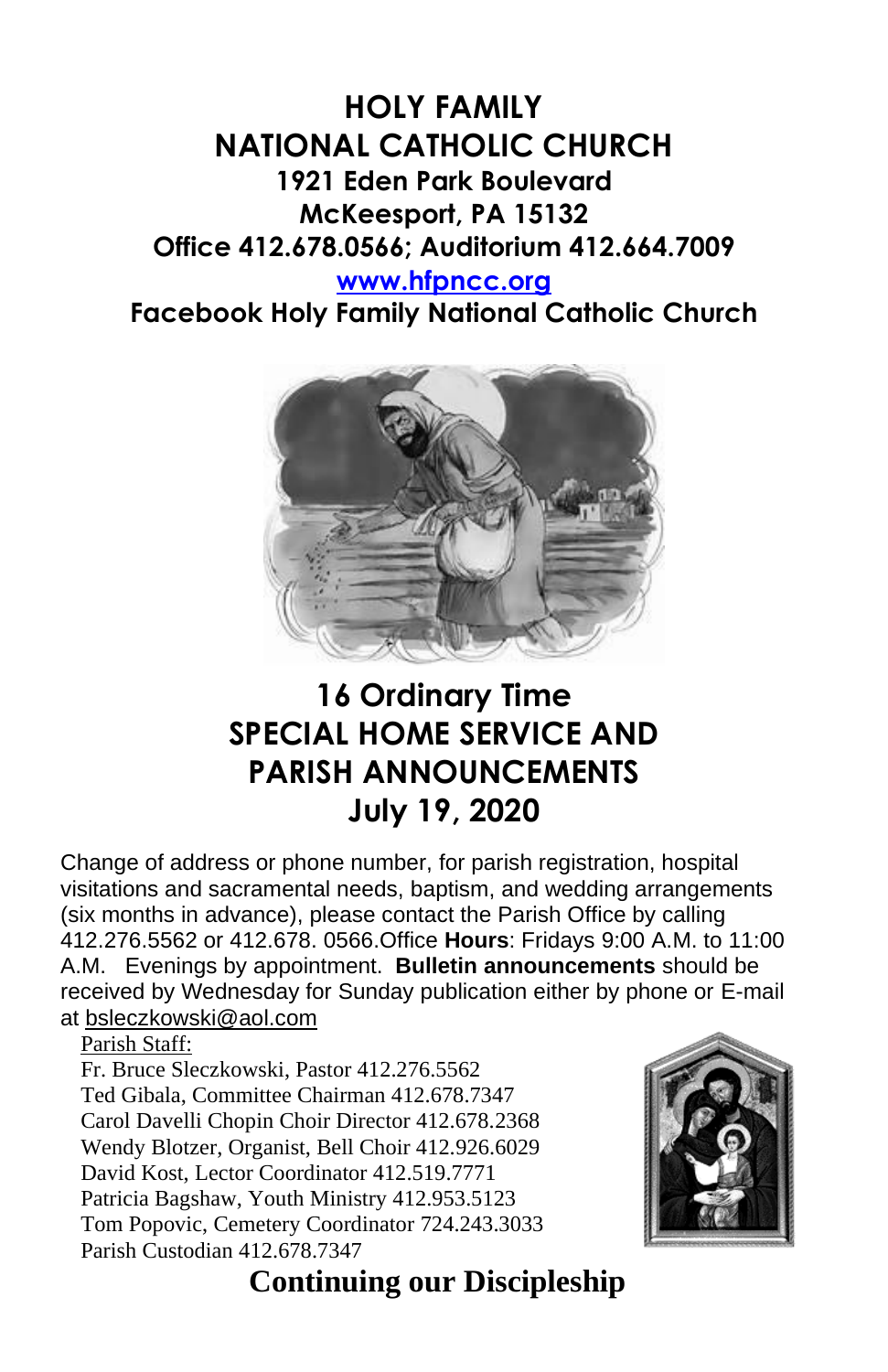### **This Week**

**Sunday, July 19, 2020 th Sunday Ordinary Time** Holy Mass 9:00 A.M. **+Blanche Lagesse & +Evelyn Sleczkowski** Int**.** Lagesse and Sleczkowski Families; **+Maxine Juliano** Int. Mr. & Mrs. Ted Gibala PNU District 5 Quarterly Meeting 7:00 P.M. Teleconference Number 1.800.977.8002 code 086657# All PNU Branch 132 members are welcomed to attend the meeting via the teleconferencing.

**Sunday, July 26, 2020 17 th Sunday Ordinary Time** Holy Mass 9:00 A.M. **+Timothy Lagesse** Int Mr. & Mrs. Ted Gibala; **+ Fred & +Marie Lagesse** Int. family

#### *Let them both grow*

#### *till the harvest*

#### **A Reminder:**

Please do not congregate in the narthex before and after Mass, and face masks are still required to be worn during Mass as well as social distancing in pew seating and receiving communion. The Bishops have forbidden the distribution of Holy Communion in the hand and to resume offering under one species. Father's fingers will be sanitized between each communicant to be safe. If you feel uncomfortable with this, come forward for a blessing or remain in the pew and pray the spiritual communion prayer in the bulletin. The pandemic is still not over and by practicing these precautions, it will ease concerns for parishioners who would like to begin attending Mass if we all cooperate keeping to the recommendations. Hopefully, we can resume worshipping on a regular basis. We will continue keeping the worship center safe by sanitizing the Church

**Convo 2020** A Virtual Afternoon Wednesday, July 22, 2020 p.m.